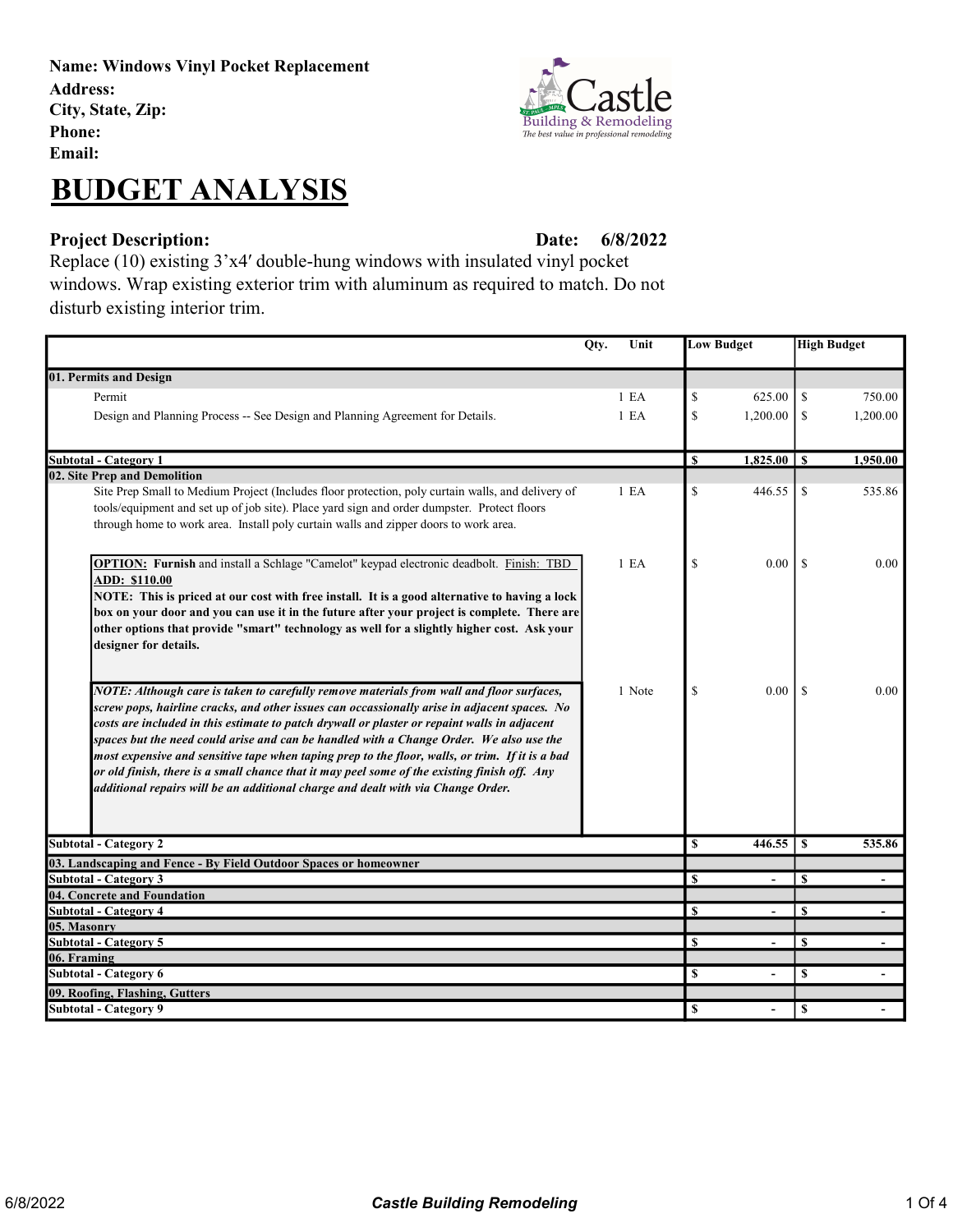| 10. Exterior Trim, Porches and Decks                                                             |             |                          |               |                          |
|--------------------------------------------------------------------------------------------------|-------------|--------------------------|---------------|--------------------------|
| Furnish and install maintenance free aluminum wrap over wood window or door trim. Count<br>10 EA | \$          | 3,896.00                 | \$            | 4,675.20                 |
| EACH window/door                                                                                 |             |                          |               |                          |
| Color:                                                                                           |             |                          |               |                          |
| NOTE: Additional \$100 will be added for a non-standard color                                    |             |                          |               |                          |
| <b>Subtotal - Category 10</b>                                                                    | \$          | 3,896.00                 | <sup>\$</sup> | 4,675.20                 |
| 11. Siding, Soffit, and Fascia                                                                   |             |                          |               |                          |
| <b>Subtotal - Category 11</b>                                                                    | \$          | $\overline{\phantom{a}}$ | \$            |                          |
| 12. Exterior Doors and Trim                                                                      |             |                          |               |                          |
| <b>Subtotal - Category 12</b>                                                                    | \$          | $\blacksquare$           | \$            | $\blacksquare$           |
| 13. Windows                                                                                      |             |                          |               |                          |
| Furnish and install new vinyl pocket insert window; builder grade Walsh<br>10 EA                 | \$          | 9,771.00                 | \$            | 11,725.20                |
| Window allowance \$500.00/ea.                                                                    |             |                          |               |                          |
| Manufacturer:                                                                                    |             |                          |               |                          |
| Line:                                                                                            |             |                          |               |                          |
| Operation type, size, jamb, tempering, egress notes: see plan/schedule                           |             |                          |               |                          |
| Exterior material /color:                                                                        |             |                          |               |                          |
| Interior material /color:                                                                        |             |                          |               |                          |
| Glass: clear Low E2 w/ Argon is standard- modify if something else desired                       |             |                          |               |                          |
| Grids (type, size, pattern, color):                                                              |             |                          |               |                          |
| Interior weather Strip color: ???                                                                |             |                          |               |                          |
| Hardware type/color:                                                                             |             |                          |               |                          |
| WOCD: Y or N (and specifiy color, if diff. from hardware)                                        |             |                          |               |                          |
| Screen surround material/color:                                                                  |             |                          |               |                          |
| Screen color:                                                                                    |             |                          |               |                          |
| Stop description:                                                                                |             |                          |               |                          |
| Window install material (flashing, caulk, shims, etc.)<br>10 EA                                  | \$          | 625.00                   | \$            | 750.00                   |
| <b>Subtotal - Category 13</b>                                                                    |             |                          |               |                          |
|                                                                                                  | \$          | 10,396.00                | \$            | 12,475.20                |
| 14. Plumbing                                                                                     |             |                          |               |                          |
| <b>Subtotal - Category 14</b>                                                                    | \$          | $\overline{\phantom{a}}$ | \$            |                          |
| <b>15. HVAC</b>                                                                                  |             |                          |               |                          |
| <b>Subtotal - Category 15</b>                                                                    | \$          | $\overline{\phantom{a}}$ | \$            | $\blacksquare$           |
| 16. Electrical                                                                                   |             |                          |               |                          |
| <b>Subtotal - Category 16</b>                                                                    | \$          | $\overline{\phantom{a}}$ | \$            | $\overline{\phantom{a}}$ |
| 17. Insulation                                                                                   |             |                          |               |                          |
| <b>Subtotal - Category 17</b>                                                                    | \$          |                          | \$            |                          |
| 18. Drywall                                                                                      |             |                          |               |                          |
| <b>Subtotal - Category 18</b>                                                                    | \$          |                          | \$            |                          |
| 19. Tile and Stone                                                                               |             |                          |               |                          |
| <b>Subtotal - Category 19</b>                                                                    | \$          |                          | \$            |                          |
| <b>20. Millwork, Doors, Hardware</b>                                                             |             |                          |               |                          |
| <b>Subtotal - Category 20</b>                                                                    | \$          |                          | \$            |                          |
| 21. Cabinetry, Countertops and Appliances                                                        |             |                          |               |                          |
| <b>Subtotal - Category 21</b>                                                                    | \$          |                          | \$            |                          |
| 22. Specialties                                                                                  |             |                          |               |                          |
| <b>Subtotal - Category 22</b>                                                                    | \$          | $\blacksquare$           | \$            |                          |
| 23. Flooring                                                                                     |             |                          |               |                          |
| <b>Subtotal - Category 23</b>                                                                    | $\mathbf s$ | $\blacksquare$           | \$            |                          |
| 24. Painting and Decorating<br><b>Subtotal - Category 24</b>                                     | \$          |                          | \$            |                          |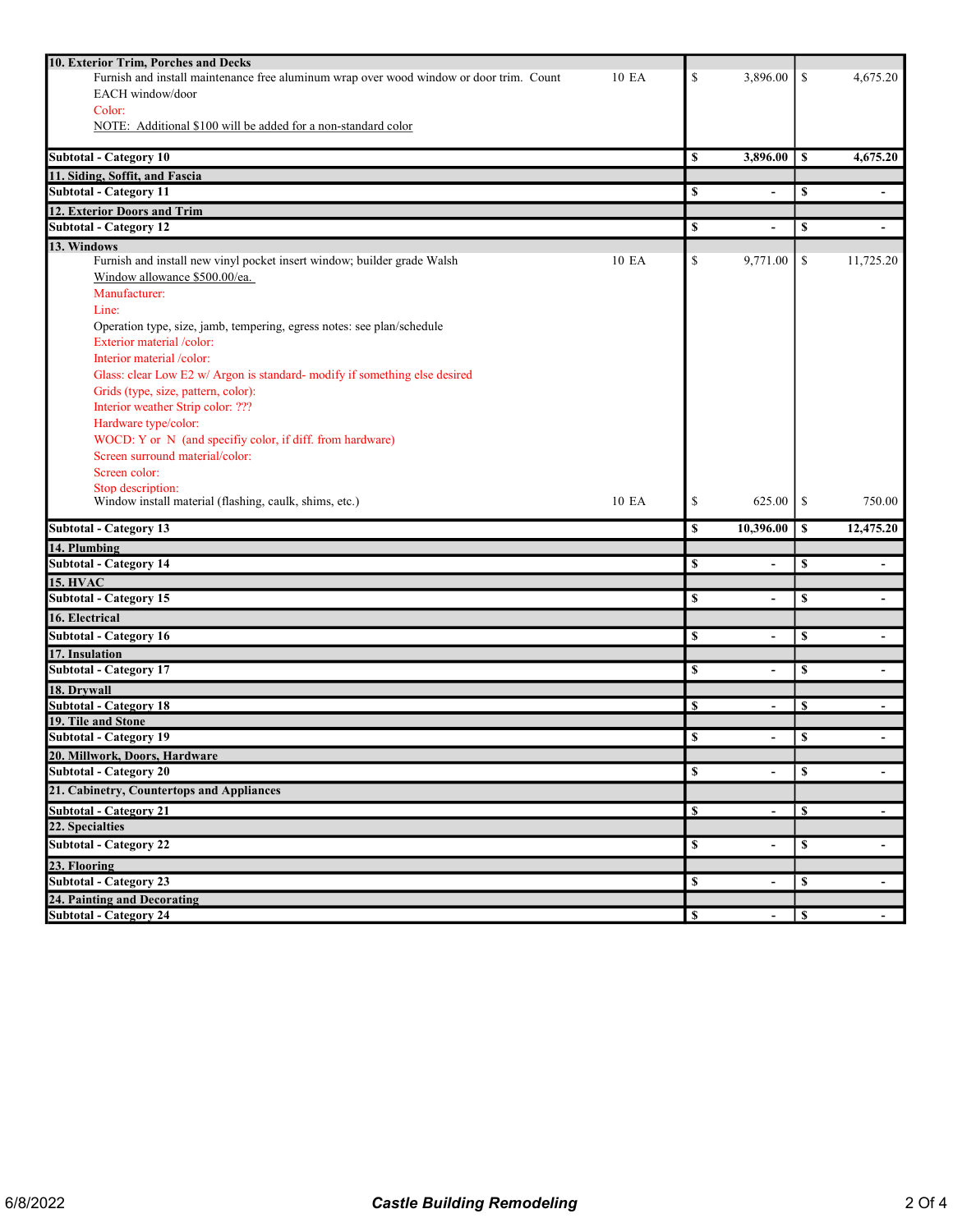| 25. Clean Up and Debris Removal                                                                                                                                                                |                  |                         |           |               |           |
|------------------------------------------------------------------------------------------------------------------------------------------------------------------------------------------------|------------------|-------------------------|-----------|---------------|-----------|
| Disposal and clean-up - remove all site prep, wipe down and broom sweep area. Haul all extra                                                                                                   | 1 <sub>E</sub> A | $\mathbf S$             | 352.80    | \$.           | 423.36    |
| material off site.                                                                                                                                                                             |                  |                         |           |               |           |
|                                                                                                                                                                                                |                  |                         |           |               |           |
| St. Paul Daily street use permit for dumpster - Charged per day. Day $1-30 = $8/day$ . Days $31-$                                                                                              | 10 Day           | $\mathbf S$             | 80.00     | $\mathcal{S}$ | 80.00     |
| $120 = $10/day$ . Weekends count too. If dumpster can be placed on driveway or lawn this can                                                                                                   |                  |                         |           |               |           |
| cost can be saved.                                                                                                                                                                             |                  |                         |           |               |           |
| NOTE: If the dumpster is required to be moved for plowing or street cleaning, there will be                                                                                                    |                  |                         |           |               |           |
| additional charges for moving it and replacing it after the street work is complete.                                                                                                           |                  |                         |           |               |           |
|                                                                                                                                                                                                |                  |                         |           |               |           |
|                                                                                                                                                                                                | 0 E <sub>A</sub> | <sup>\$</sup>           | 0.00      | -S            | 0.00      |
| <b>DUMPSTER NOTE:</b> If the dumpster is placed on the street, and the city calls a snow<br>emergency or street cleaning, there will be an additional \$200 charge per move or violation via a |                  |                         |           |               |           |
| change order. Sometimes it will get moved, sometimes it will just get fined. The charge is the                                                                                                 |                  |                         |           |               |           |
| same either way.                                                                                                                                                                               |                  |                         |           |               |           |
|                                                                                                                                                                                                |                  |                         |           |               |           |
| 10 Yard mini roll-off dumpster - smaller truck for smaller places 2.5 ton maximum NOTE: for                                                                                                    | 1 E <sub>A</sub> | $\mathbb{S}$            | 337.50    | <sup>\$</sup> | 405.00    |
| 30 days only. Use line above for estimated days over 30 days                                                                                                                                   |                  |                         |           |               |           |
|                                                                                                                                                                                                |                  |                         |           |               |           |
| Regular portable restroom (one month)                                                                                                                                                          | 1 E <sub>A</sub> | $\mathbb{S}$            | 212.50    | <sup>\$</sup> | 255.00    |
| NOTE: This cost can be saved if home owner is ok with making a bathroom in the house                                                                                                           |                  |                         |           |               |           |
| available to Castle and it's trade partners                                                                                                                                                    |                  |                         |           |               |           |
|                                                                                                                                                                                                |                  | S                       | 982.80    | S             | 1,163.36  |
| <b>Subtotal - Category 25</b>                                                                                                                                                                  |                  |                         |           |               |           |
| <b>Project Subtotal</b>                                                                                                                                                                        |                  | \$                      | 17,566.35 | \$            | 20,799.62 |
| 26. Designer Oversight & Project Management                                                                                                                                                    |                  | $\mathbb{S}$            | 2,020.13  | \$            | 2,424.16  |
| 27. Overhead and Profit                                                                                                                                                                        |                  | \$                      | 2,898.45  | \$            | 3,478.14  |
|                                                                                                                                                                                                |                  |                         |           |               |           |
| <b>Grand Total**</b>                                                                                                                                                                           |                  | $\overline{\mathbf{S}}$ | 22,484.93 | \$            | 26,981.91 |
|                                                                                                                                                                                                |                  |                         |           |               |           |
| MN License $# BCO05657$                                                                                                                                                                        |                  |                         |           |               |           |
| **Important Notice**                                                                                                                                                                           |                  |                         |           |               |           |
|                                                                                                                                                                                                |                  |                         |           |               |           |
| ** This is only a ballpark guesstimate. This does not represent actual prices, only a                                                                                                          |                  |                         |           |               |           |
| best guess based on Castle's past experiences. There are still many unknowns that                                                                                                              |                  |                         |           |               |           |
| can affect pricing at this point.                                                                                                                                                              |                  |                         |           |               |           |
|                                                                                                                                                                                                |                  |                         |           |               |           |
| \$<br>562.12 Check or Cash<br><b>Check or Cash Discount Low</b>                                                                                                                                | \$<br>674.55     | $\mathbf S$             | 21,922.80 | S             | 26,307.37 |
| <b>Discount High</b>                                                                                                                                                                           |                  |                         |           |               |           |
| $2.5\%*$<br>$2.5\%*$                                                                                                                                                                           |                  |                         |           |               |           |

\*Doesn't Apply to Bank Financing or loan process that requires Castle to receive payment directly from that entity after Castle has paid subcontractors and secured lien waivers. In these instances Castle essentially acts as